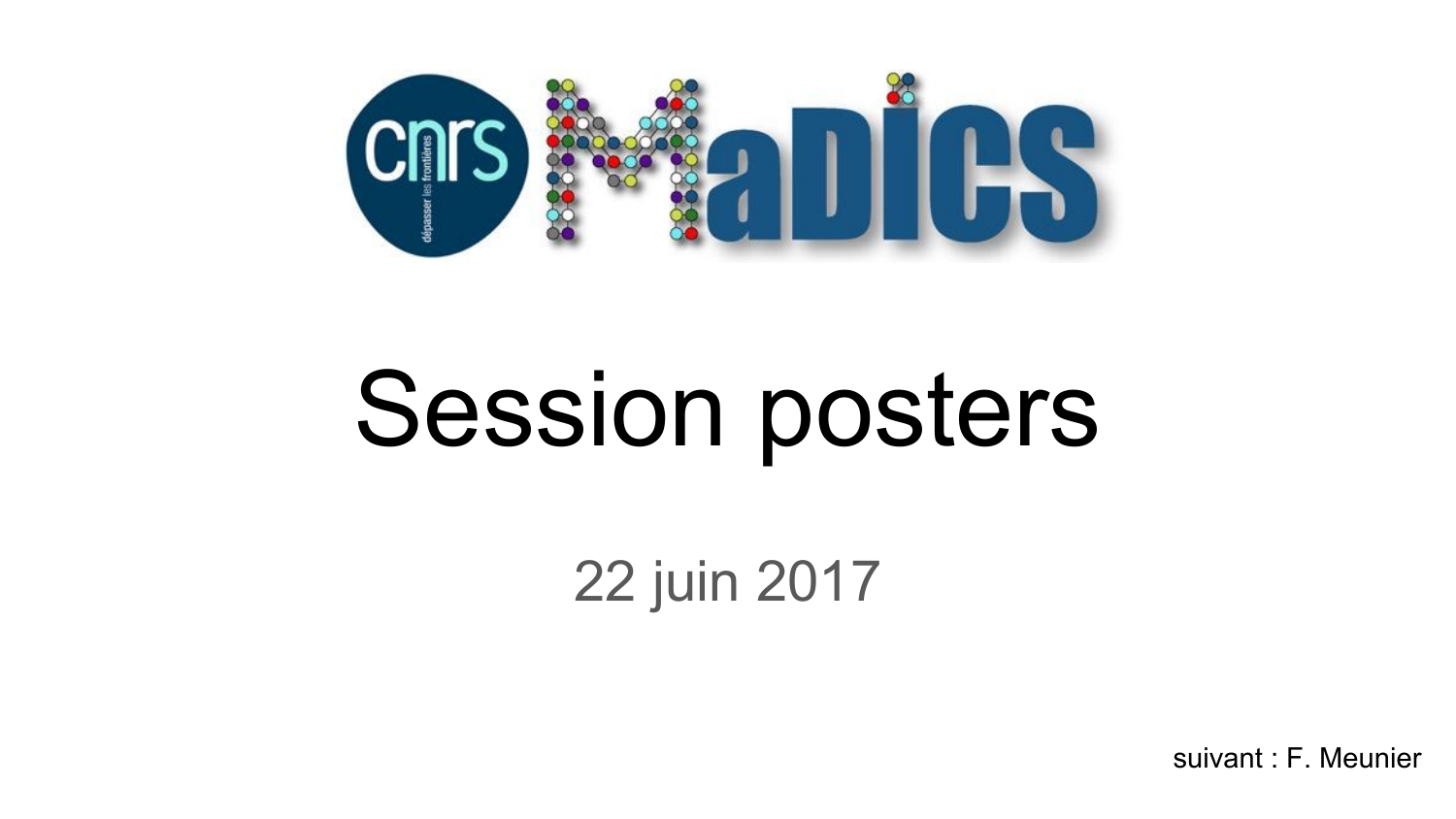## François Meunier, Christophe Marsala, Laurent Castanie, Bruno Conche Sorbonne Univ., UPMC, LIP6, Total

Apprentissage par transfert pour la classification supervisée d'objets 3D

suivant : L Khiali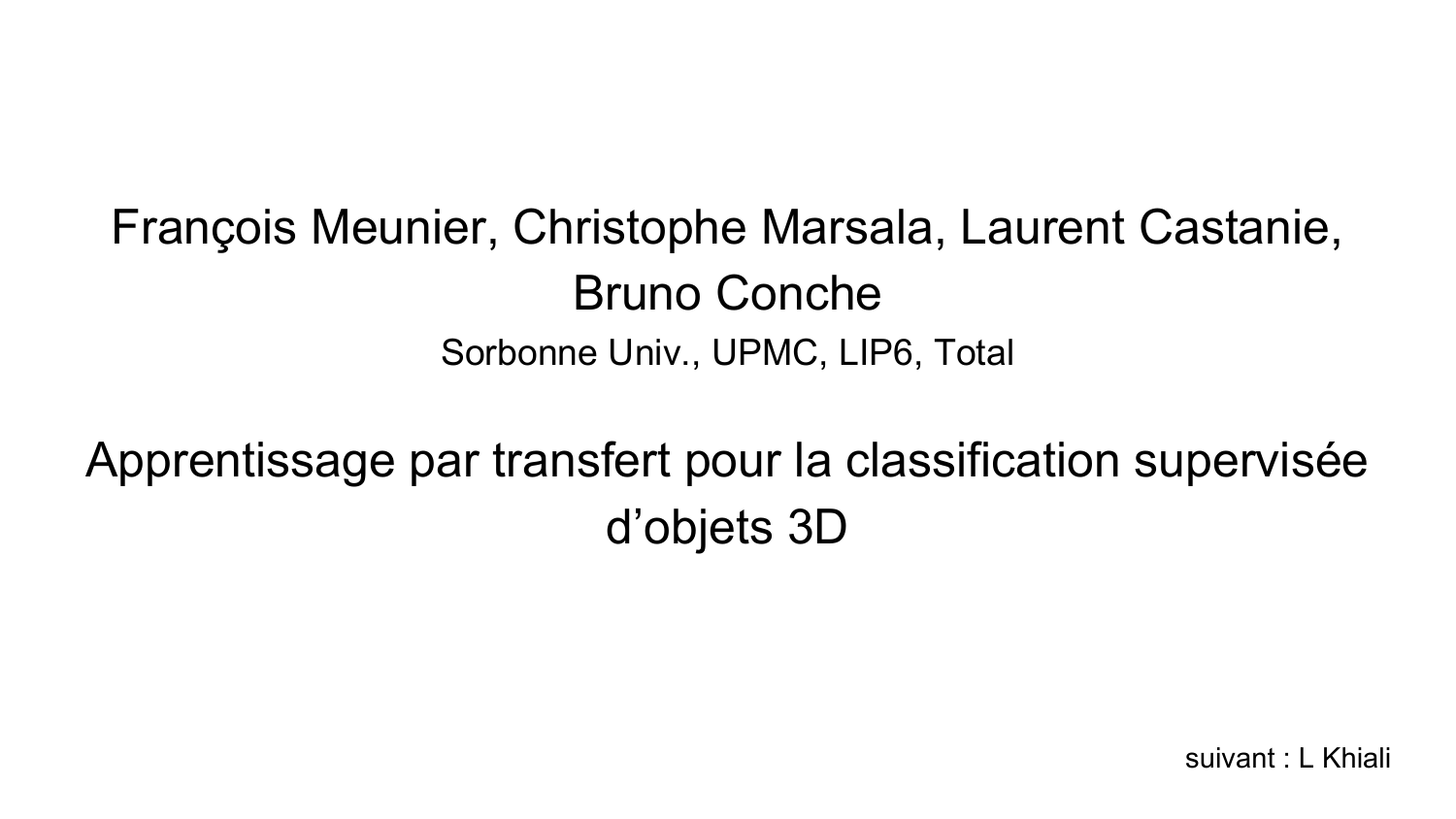

#### Object-Oriented Satellite Image Time Series Analysis through a Graph-Based representation

Lynda Khiali\*, Dino lenco\*.\*\* et Maguelonne Teisseire\* {lynda.khiali,dino.ienco,maguelonne.teisseire}@irstea.fr \*Irstea, UMR TETIS, Montpellier, France \*\* LIRMM, Montpellier, France



suivant : M. Alhouche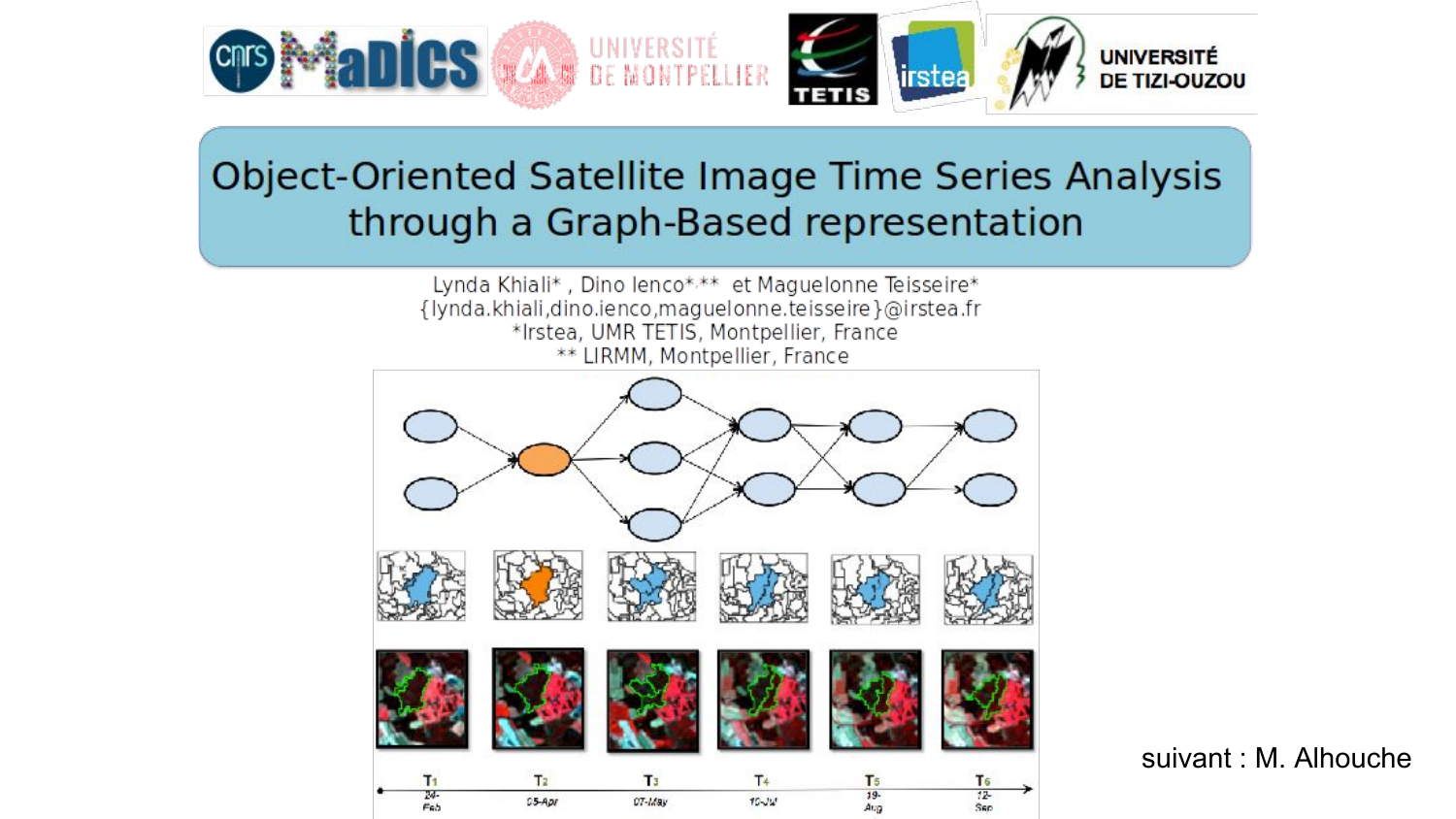**Maxence Ahlouche** LIG, Grenoble

Query feedback for correcting cardinality estimation

suivant: S Rim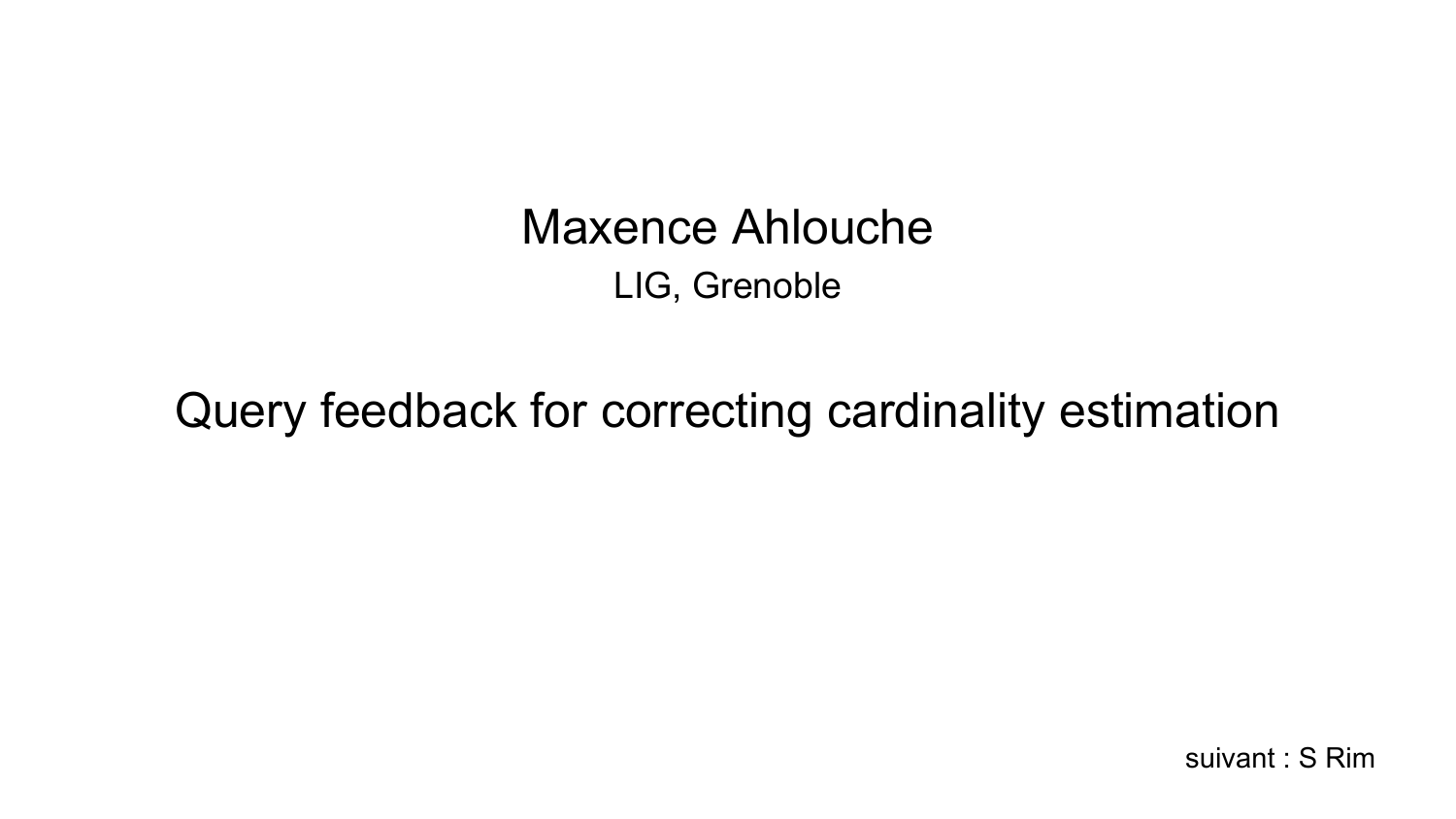#### Shayakhmetov Rim, Engelbert Mephu Nguifo University Clermont Auvergne, CNRS, LIMOS

## Deep Learning for Photometric Redshift Estimation in Astronomy

suivant : C Dalloux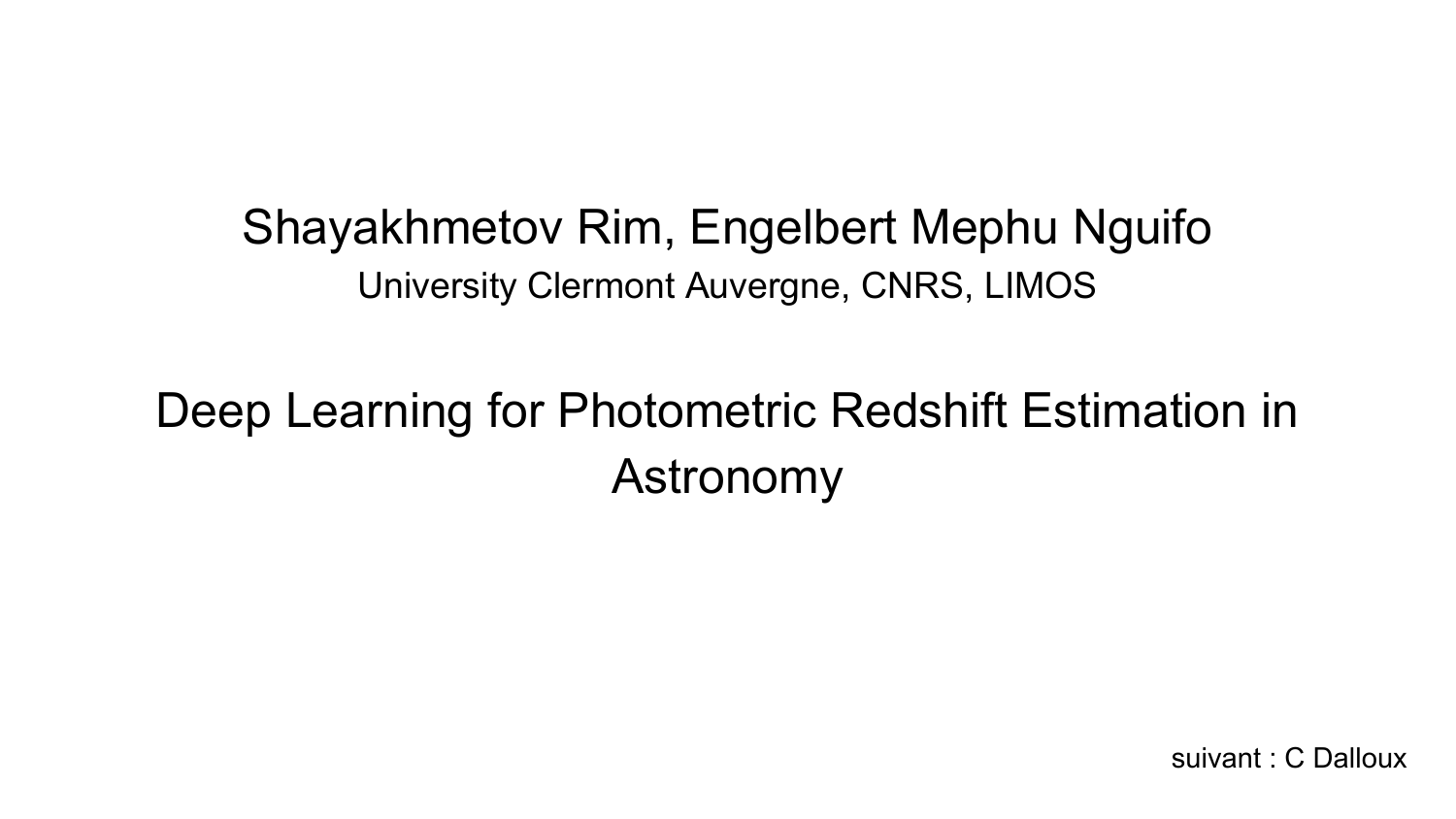#### Clément Dalloux CNRS - IRISA, Rennes

#### Fouille de texte et extraction d'informations dans les données cliniques

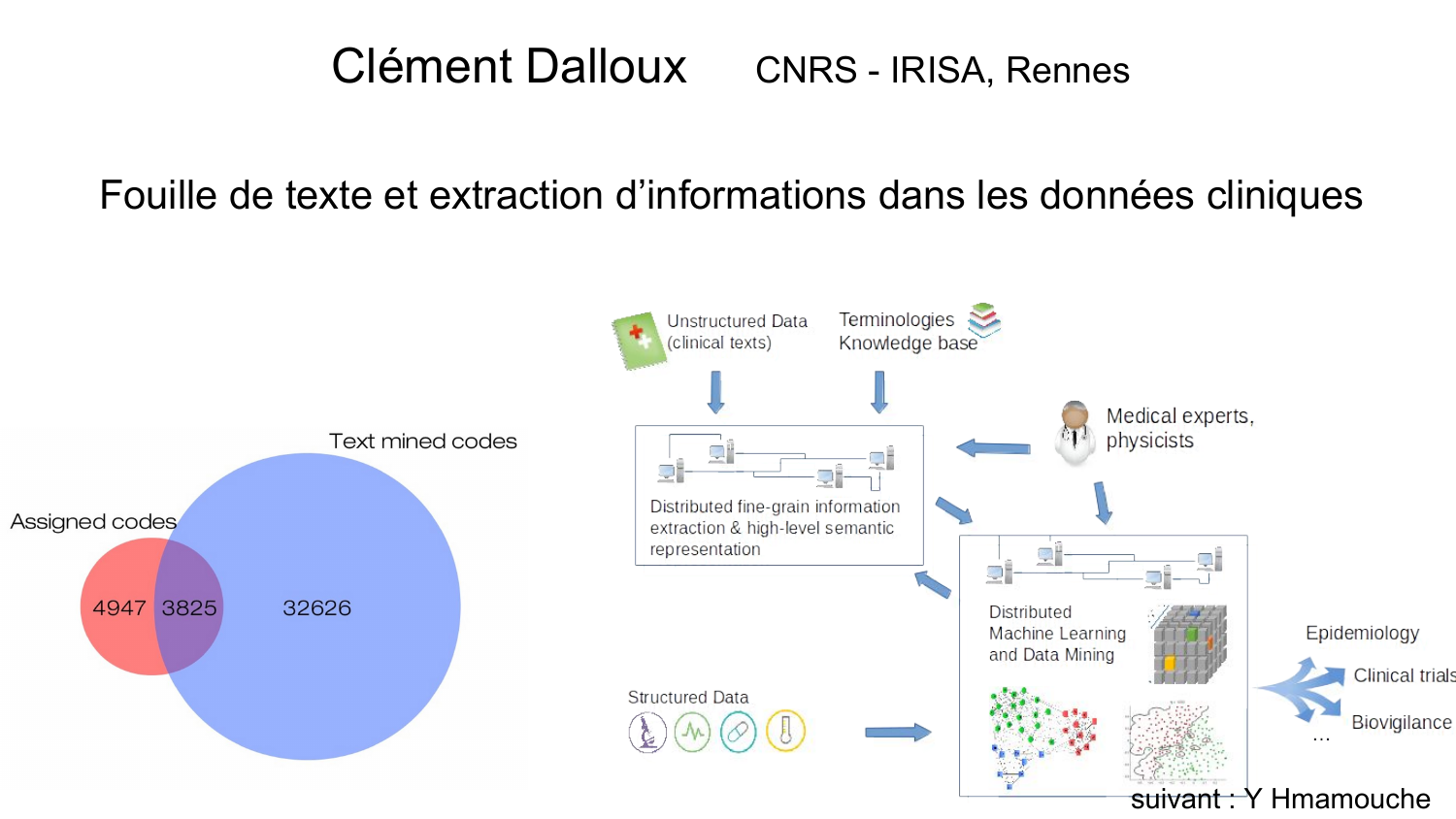#### Youssef Hmamouche, Alain Casali, Lotfli Lakhal Université d'Aix-Marseille LIF - CNRS UMR 7279

Modèles de prédiction des séries temporelles avec un grand nombre de variables

suivant : E Claeys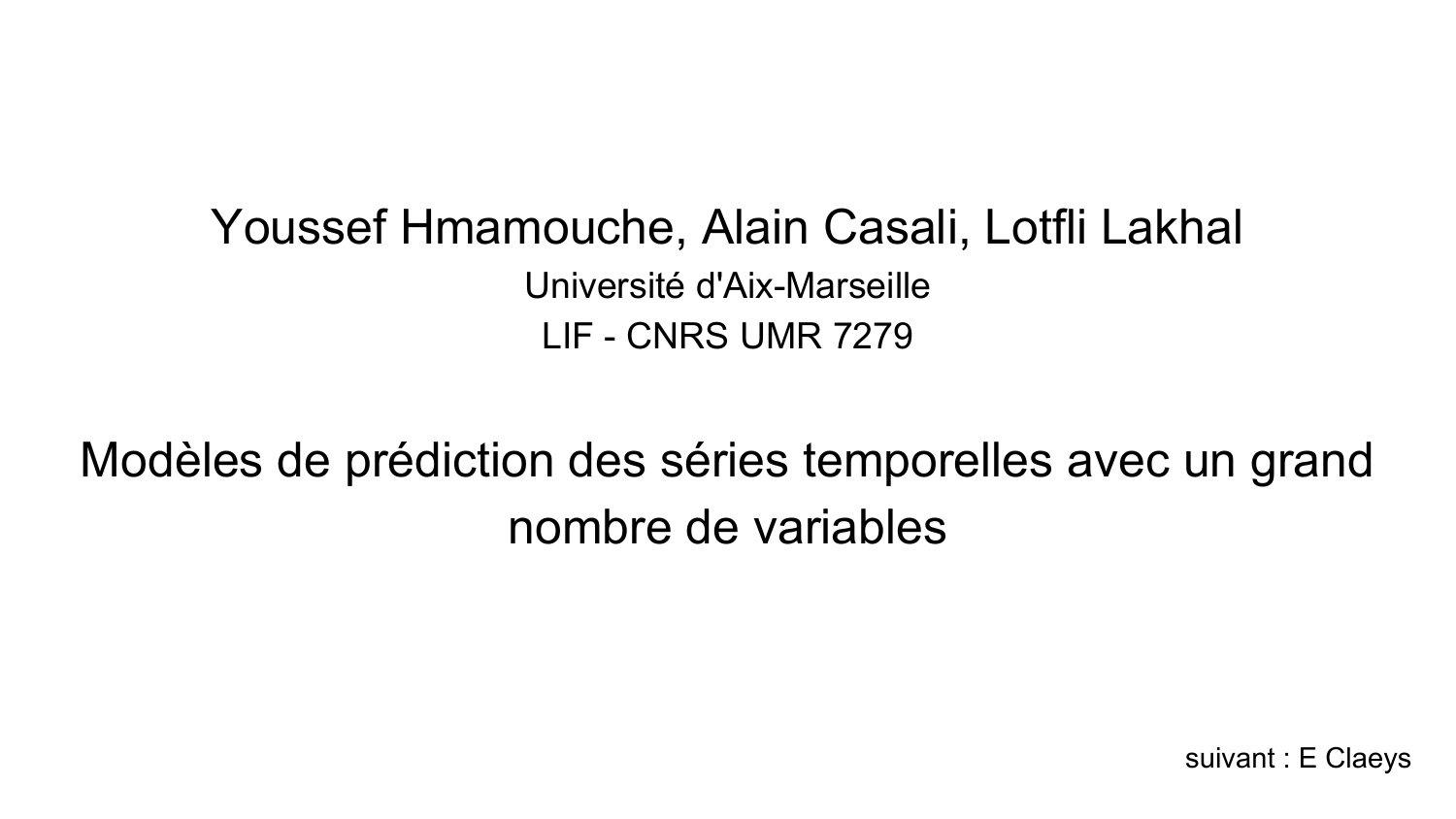## Emannuelle Claeys, P. Gançarski, M. Maumy-Bertrand, H. Wassner Univ. Strasbourg, AB Tasty

## Une approche multi-contexte pour l'amélioration des tests A/B

suivant : A. Bonifati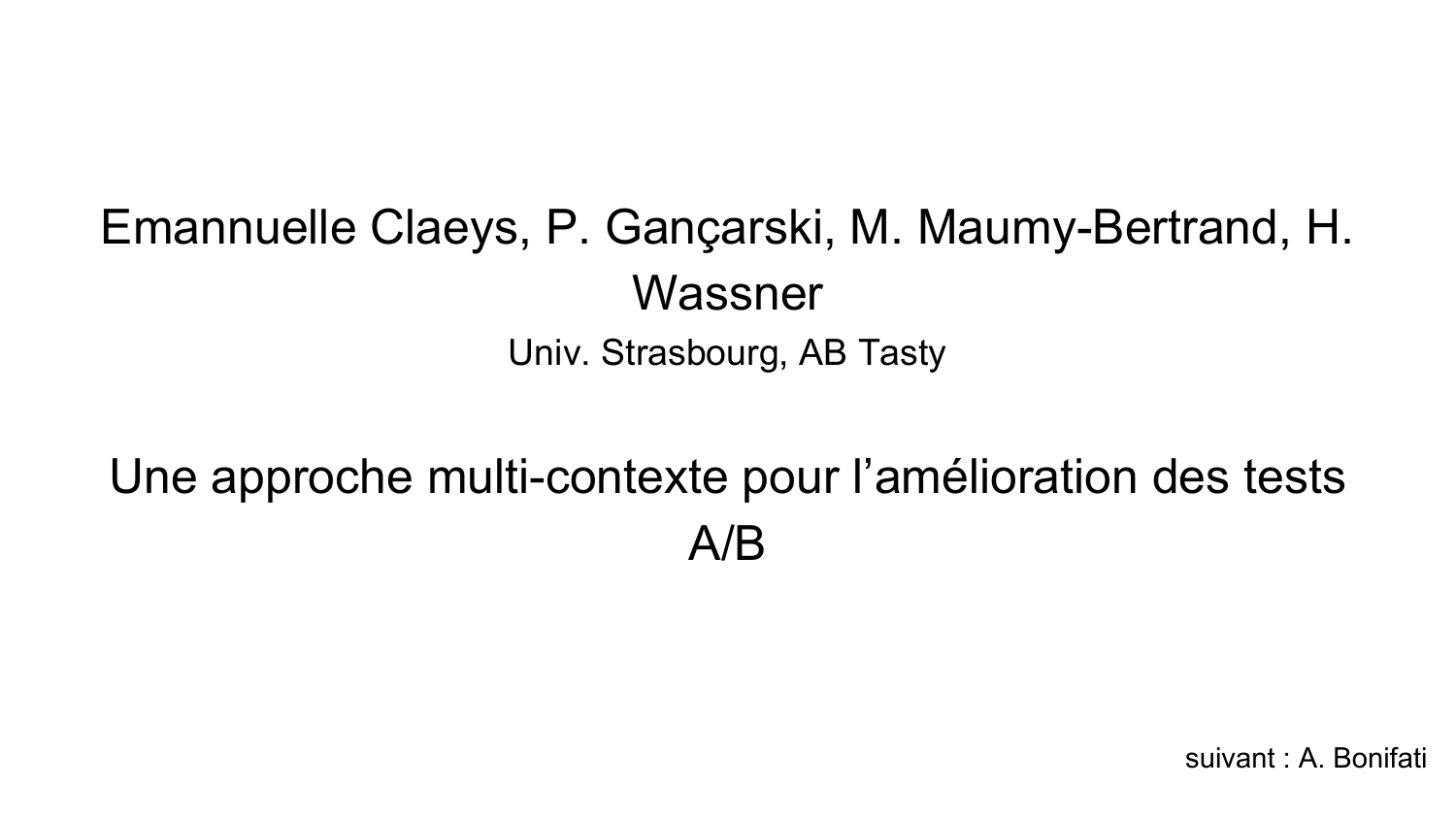#### Interactive Mapping Specification with Exemplar Tuples Give me a few tuples, I'll get you a mapping



suivant : A Macina





A. Bonifati, U. Comignani, E. Coguery, R. Thion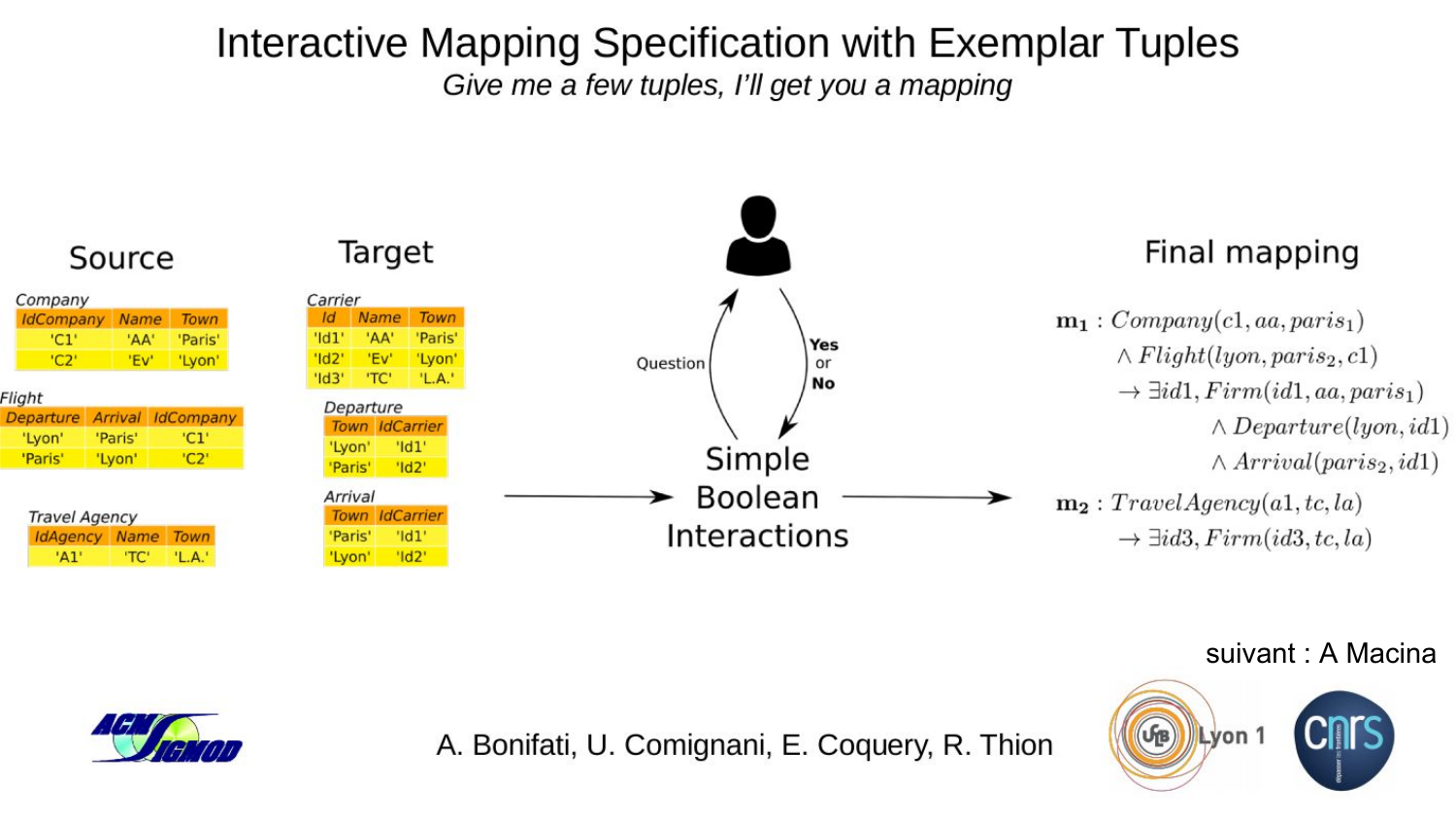



#### **Distributed Query Processing** over a WAN

Abdoul Macina, PhD Student Johan Montagnat and Olivier Corby, Supervisors UCA / CNRS / Inria / I3S

**• Research question:** 

How to efficiently query distributed data sources while preserving expressiveness ?

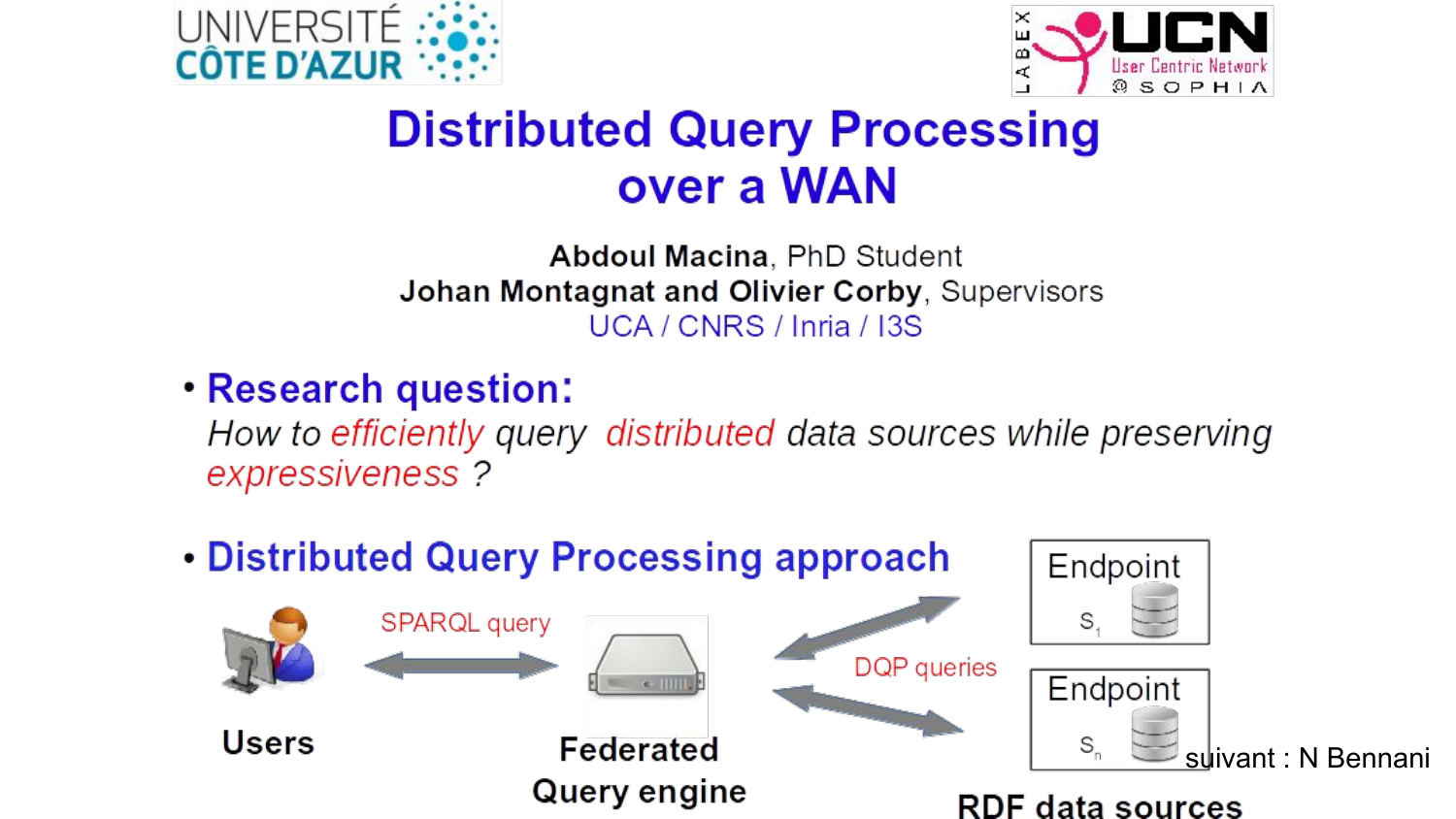## Chirine Ghedira-Guegan, Nadia Bennani, Genoveva Vargas-Solar, Daniel A. S. Carvalho Univ. Lyon, LIRIS, INSA, LIG-CNRS

# SLA guided Data integration on multi-clouds for addressing Data Science challenges

suivant : O Jaafor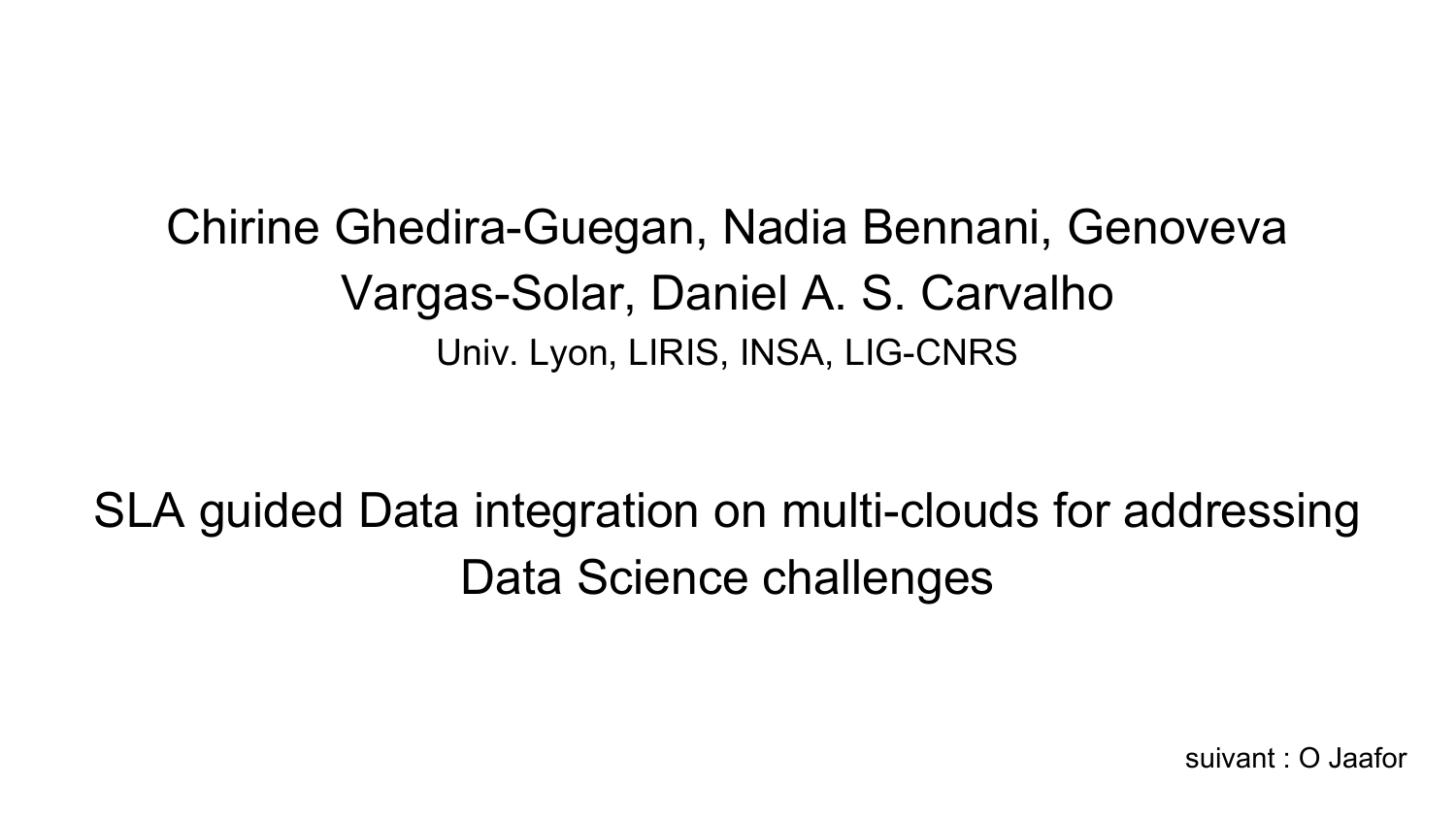Omar Jaafor, Babiga Birregah Charles Delaunay Institute, UMR CNRS 6281 University of Technology of Troyes

A Gibbs Sampling based method for collective classification in multilayer social network